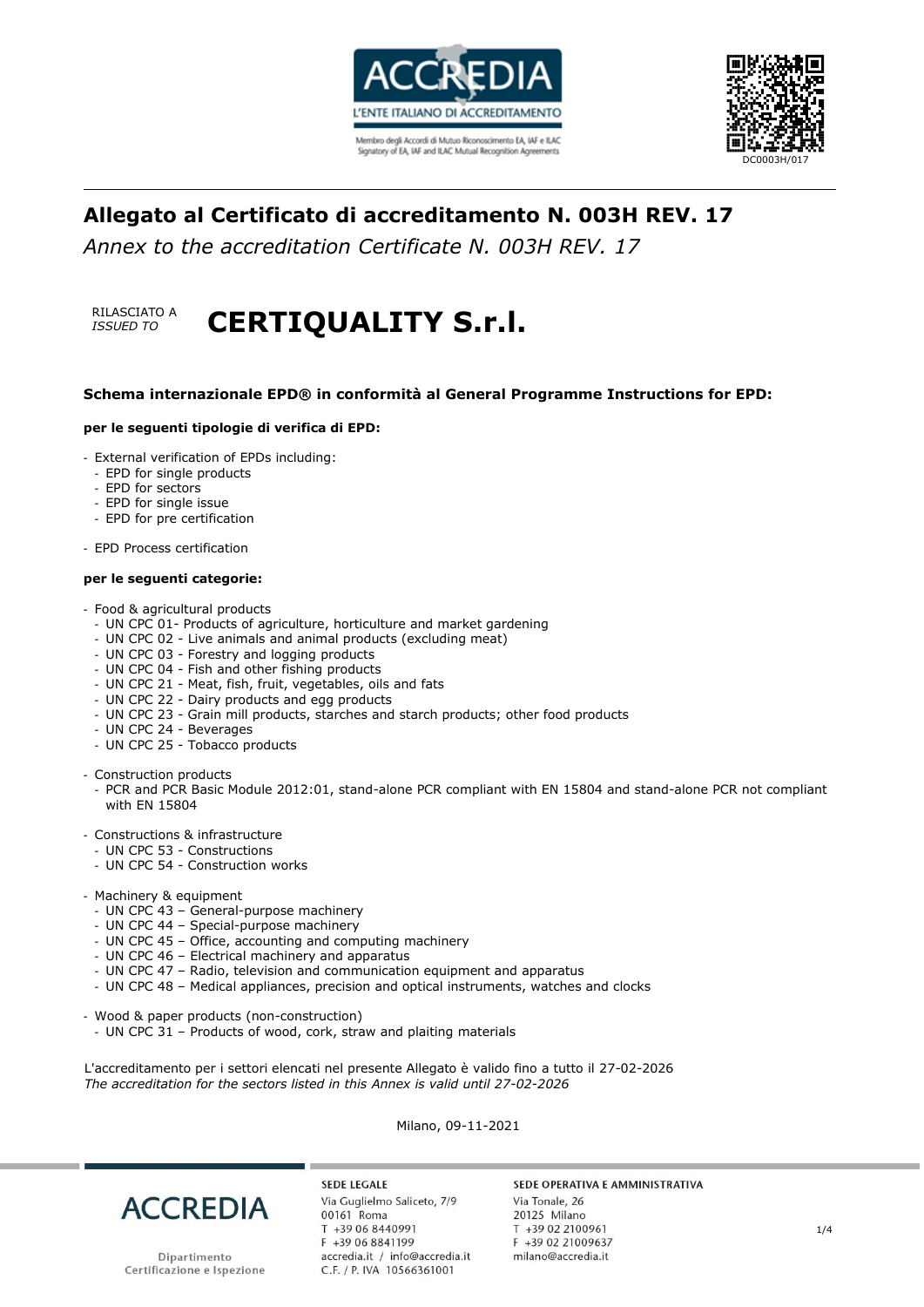



# **Allegato al Certificato di accreditamento N. 003H REV. 17**

*Annex to the accreditation Certificate N. 003H REV. 17*

- UN CPC 32 – Pulp, paper and paper products; printed matter and related articles

- Fuels & chemical products (non-construction)
- UN CPC 11 Coal and lignite; peat
- UN CPC 12 Crude petroleum and natural gas
- UN CPC 13 Uranium and thorium ores and concentrates
- UN CPC 33 Coke oven products; refined petroleum products; nuclear fuel
- UN CPC 34 Basic chemicals
- UN CPC 35 Other chemical products; man-made fibres
- Glass and plastic products (non-construction)
	- UN CPC 36 Rubber and plastics products
	- UN CPC 37 Glass and glass products and other non-metallic products n.e.c.
- Services
	- UN CPC 18 Natural water
	- UN CPC 39 Wastes or scraps
	- UN CPC 61 Wholesale trade services
	- UN CPC 62 Retail trade services
	- UN CPC 63 Accomodation, food and beverage services
	- UN CPC 64 Passsenger transport services
	- UN CPC 65 Freight transport services
	- UN CPC 66 Rental services or transport vehicles with operators
	- UN CPC 67 Supporting transport services
	- UN CPC 68 Postal and courier services
	- UN CPC 71 Financial and related services
	- UN CPC 72 Real estate services
	- UN CPC 73 Leasing or rental services without operator
	- UN CPC 81 Research and development services
	- UN CPC 82 Legal and accounting services
	- UN CPC 83 Other professional, technical and business services
	- UN CPC 84 Telecommunications, broadcasting and information supply services
	- UN CPC 85 Support services
	- UN CPC 86 Support services to agriculture, hunting, forestry, fishing, mining and utilities
	- UN CPC 87 Maintenance, repair and installation (except constructions) services
	- UN CPC 88 Manufacturing services on physical inputs owned by others
	- UN CPC 89 Other manufacturing services; publishing, printing and reproduction services; materials recovery services
	- UN CPC 91 Public administration and other services provided to the community as a whole; compulsory social security services
	- UN CPC 92 Education services
	- UN CPC 93 Human health and social care services
	- UN CPC 94 Sewage and waste collection, treatment and disposal and other environmental protection services
	- UN CPC 95 Services of membership organizations
	- UN CPC 96 Recreational, cultural and sporting services
	- UN CPC 97 Other services
	- UN CPC 98 Domestic services
	- UN CPC 99 Services provided by extraterritorial organizations and bodies

L'accreditamento per i settori elencati nel presente Allegato è valido fino a tutto il 27-02-2026 *The accreditation for the sectors listed in this Annex is valid until 27-02-2026*

Milano, 09-11-2021



**SEDE LEGALE** Via Guglielmo Saliceto, 7/9 00161 Roma T +39 06 8440991 F +39 06 8841199 accredia.it / info@accredia.it C.F. / P. IVA 10566361001

#### SEDE OPERATIVA E AMMINISTRATIVA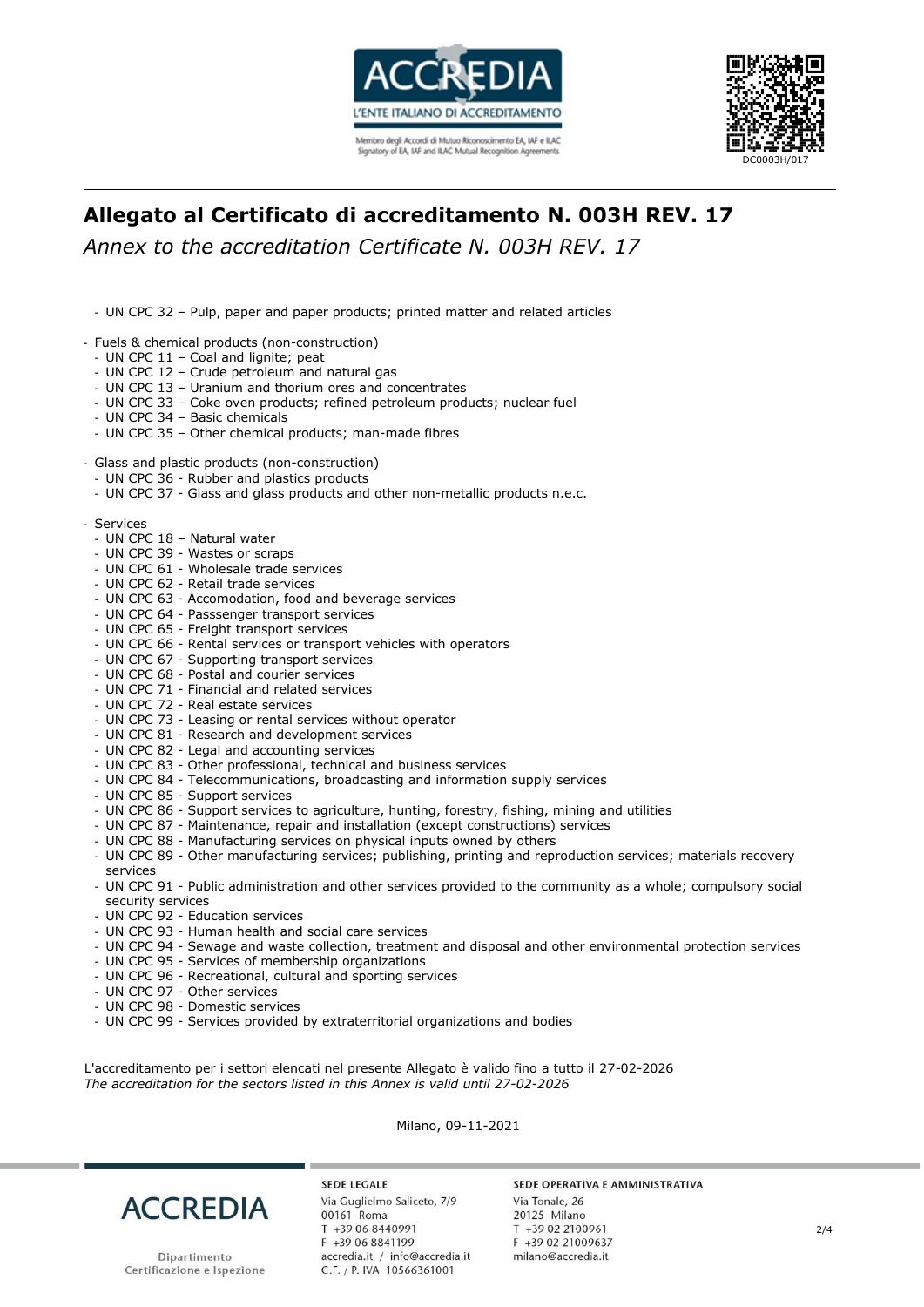



# **Allegato al Certificato di accreditamento N. 003H REV. 17**

*Annex to the accreditation Certificate N. 003H REV. 17*

## *International EPD® System in conformity with the General Programme Instructions for EPD:*

### *for the following types of EPD verifications:*

- *External verification of EPDs including:*
	- *EPD for single products*
	- *EPD for sectors*
	- *EPD for single issue*
	- *EPD for pre certification*

- *EPD Process certification*

### *for the following categories:*

- *Food & agricultural products*
- *UN CPC 01- Products of agriculture, horticulture and market gardening*
- *UN CPC 02 - Live animals and animal products (excluding meat)*
- *UN CPC 03 - Forestry and logging products*
- *UN CPC 04 - Fish and other fishing products*
- *UN CPC 21 - Meat, fish, fruit, vegetables, oils and fats*
- *UN CPC 22 - Dairy products and egg products*
- *UN CPC 23 - Grain mill products, starches and starch products; other food products*
- *UN CPC 24 - Beverages*
- *UN CPC 25 - Tobacco products*
- *Construction products*
	- *PCR and PCR Basic Module 2012:01, stand-alone PCR compliant with EN 15804 and stand-alone PCR not compliant with EN 15804*
- *Constructions & infrastructure*
	- *UN CPC 53 - Constructions*
	- *UN CPC 54 - Construction works*
- *Machinery & equipment*
	- *UN CPC 43 – General-purpose machinery*
	- *UN CPC 44 – Special-purpose machinery*
	- *UN CPC 45 – Office, accounting and computing machinery*
	- *UN CPC 46 – Electrical machinery and apparatus*
	- *UN CPC 47 – Radio, television and communication equipment and apparatus*
	- *UN CPC 48 – Medical appliances, precision and optical instruments, watches and clocks*
- *Wood & paper products (non-construction)*
	- *UN CPC 31 – Products of wood, cork, straw and plaiting materials*
	- *UN CPC 32 – Pulp, paper and paper products; printed matter and related articles*
- *Fuels & chemical products (non-construction)*

L'accreditamento per i settori elencati nel presente Allegato è valido fino a tutto il 27-02-2026 *The accreditation for the sectors listed in this Annex is valid until 27-02-2026*

Milano, 09-11-2021



**SEDE LEGALE** Via Guglielmo Saliceto, 7/9 00161 Roma T +39 06 8440991 F +39 06 8841199 accredia.it / info@accredia.it<br>C.F. / P. IVA 10566361001

#### SEDE OPERATIVA E AMMINISTRATIVA